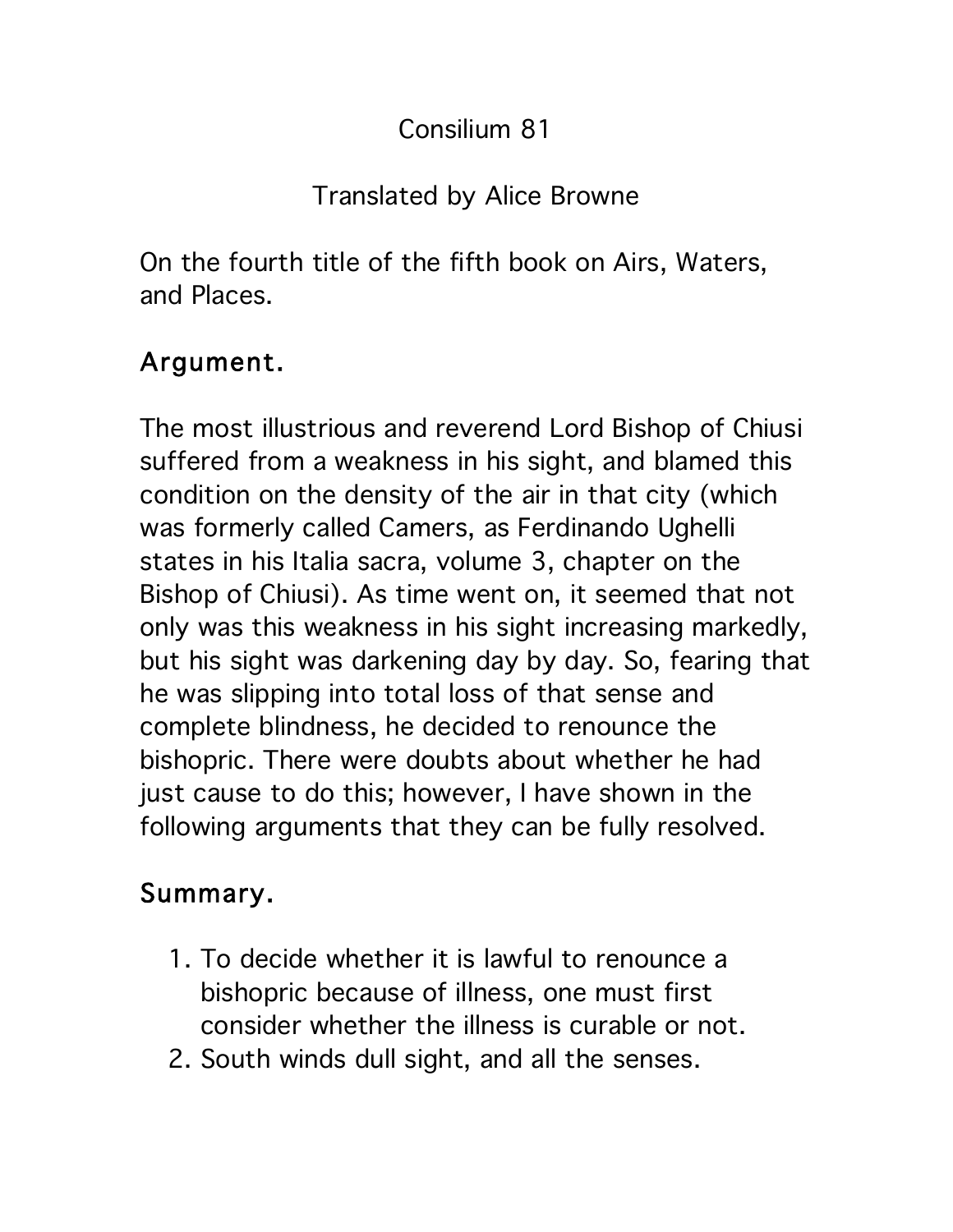- 3. Renunciation is a serious matter, not to be granted easily.
- 4. A bishop cannot renounce his bishopric on account of every kind of infirmity, only on account of one that makes him unable to fulfill the duties of a bishop.
- 5. Inclemency of climate is a legitimate cause for renouncing a bishopric; this is also covered in 14.
- 6. The danger of contracting a disease has the same effect as the disease itself.
- 7. If blindness is cause for renouncing a bishopric, the risk of blindness was a just cause in the same way.
- 8. If a part of the body is in a weak state, it receives the superfluities from all the healthy parts.
- 9. The sense of sight needs a great deal of pure and clear spirit.
- 10. The sense of sight is damaged by old age more than the other senses.
- 11. South winds darken the sight.
- 12. Old people usually have weak sight.
- 13. Sometimes the stomach alone causes weakness of sight.

Although the most illustrious and reverend Lord Bishop of Chiusi is moved by a very reasonable fear that staying in his own church of Chiusi might damage his sight so much that he would lose it altogether, it is still to the point to wonder whether there might be a remedy for this danger, so he would not later be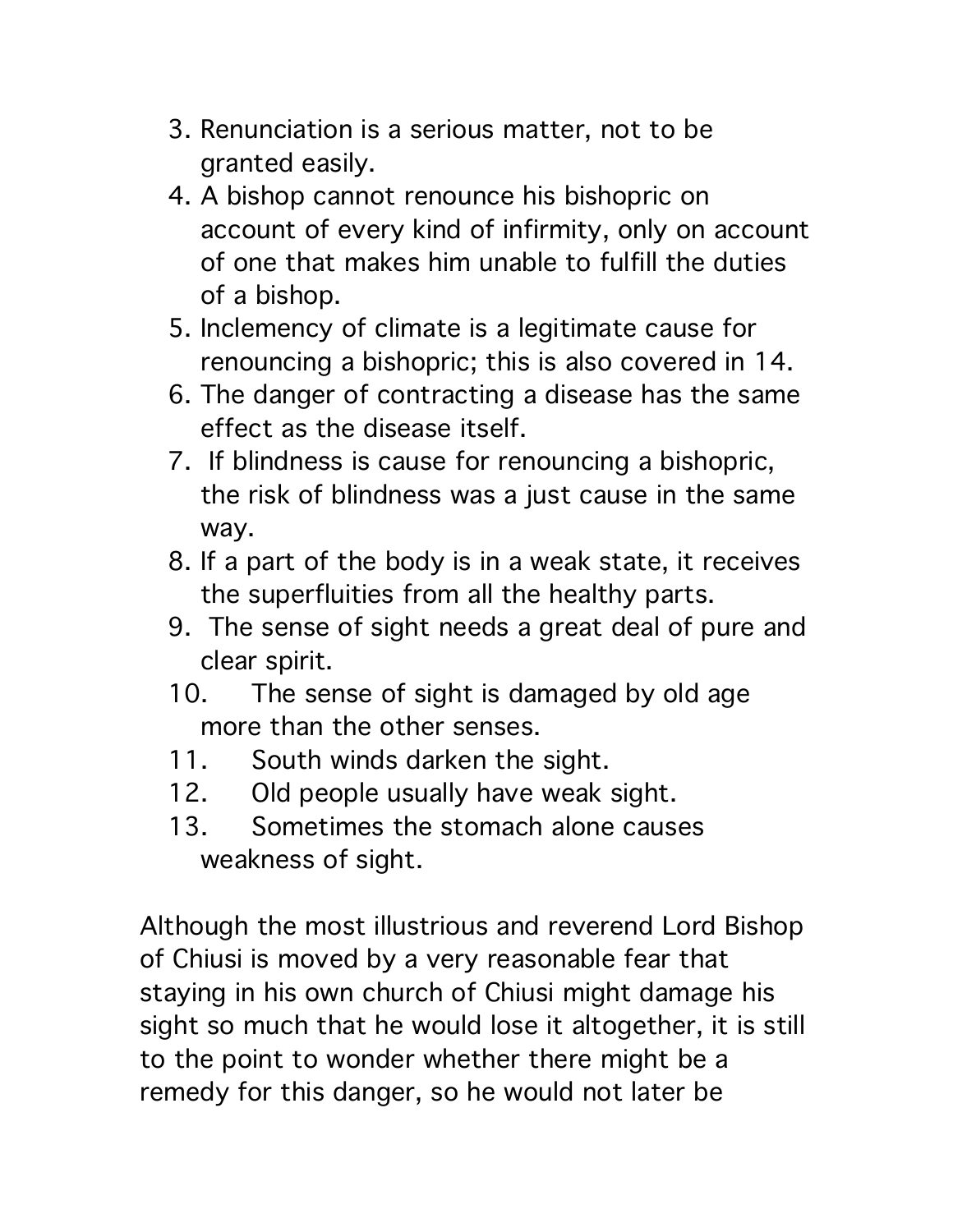obliged to renounce his bishopric for this reason. As he himself says, the weakness of sight afflicting him at present is adventitious, resulting from the density and excessive humidity of the air of Chiusi, so, before renouncing his bishopric, it seems he is obliged to find out whether there is any possible way of compensating for the density and superfluous humidity of this air. Just as if it is lawful to renounce a bishopric on the grounds of illness, one must first inquire and decide whether the illness is curable or not; if it is curable, there is no valid cause for renunciation, as has been acknowledged. So if there is any way of compensating for the climate of the city of Chiusi, and avoiding its harmful effects, or if there are any remedies that can protect his sight from being damaged by it and preserve it in its natural essence, the illustrious lord does not have a valid cause for renouncing his bishopric.

But it is clear that there are ways to compensate for the unwholesomeness of this kind of air; either it is excessively damp by nature, or it has been made harmful by incursions of bad winds. So by blocking the assault of those winds, and providing an entry for better winds, it is possible, at least in part, to overcome the dampness, and avoid the evil effects of the bad winds. If, for example, as they say, the south winds spoil the air of Chiusi, they can be kept from blowing through the bishop's palace by closing the windows and other south facing entries, and opening to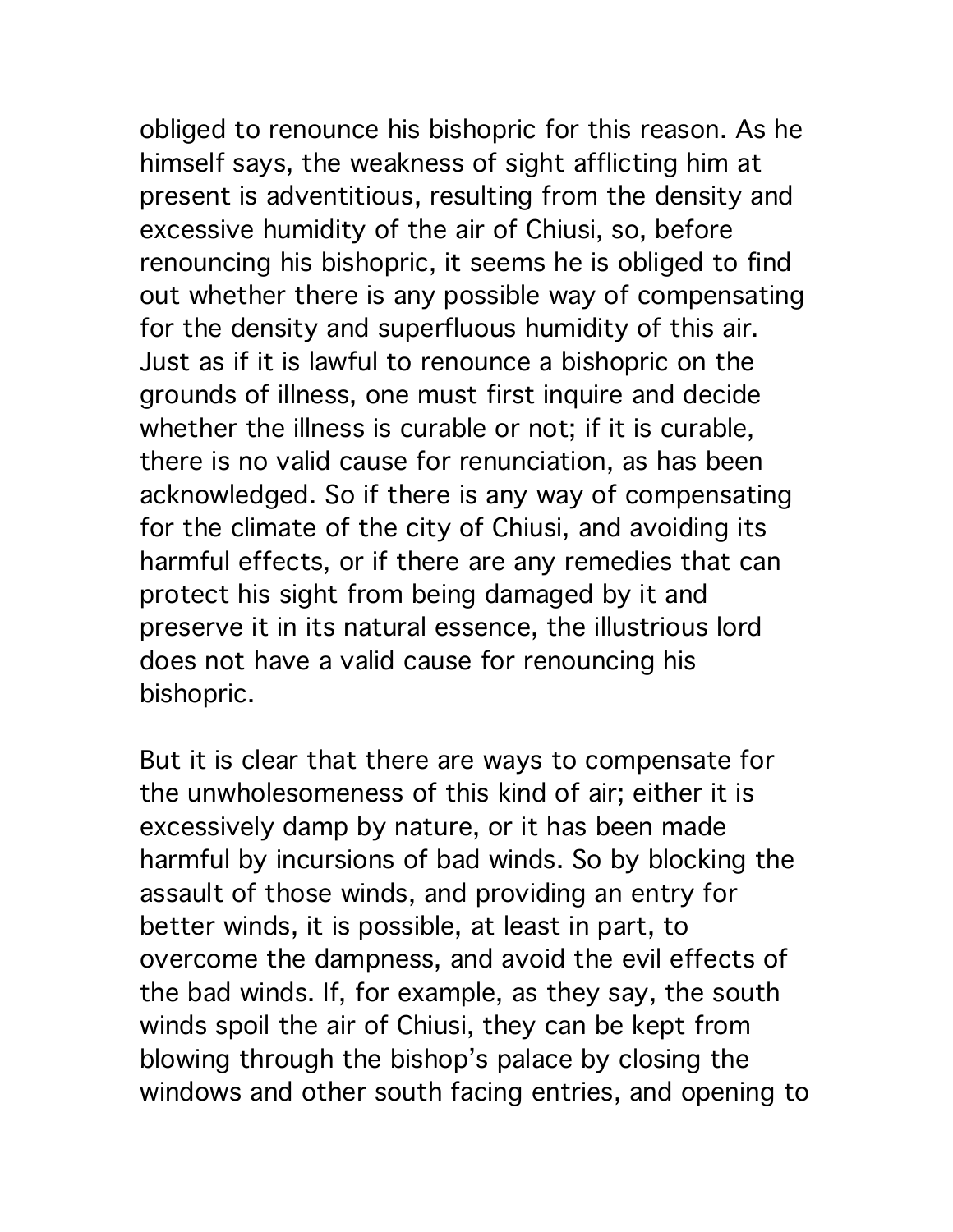the north winds, which can completely blunt the evil effects of the south winds. Just as the south winds weaken all the senses, and are especially effective at darkening sight, (see Hippocrates, Aphorisms, book 3, no. 5), because they thicken the air, so the north winds purify the air and can give great support to sight. In this way, not only will the illustrious bishop not suffer any increased weakness in his sight, but if he has contracted any in the past, it will disappear as a result of this precaution, and obviously the grounds for renouncing his bishopric will disappear as well.

But even if we grant that compensating for the air in this way is impossible, there is no lack of natural remedies to apply to weakness of sight and make that sense purer and clearer. When the practical physicians discuss this, they suggest many beneficial remedies, with which we not only conserve the strength of the eyes, but even improve it, as we see every day in old people. We often get results in old people from prescribing eye medicines, such as distilled waters, liquors, ointments, and other things of that kind. Besides the numerous doctors who have written on the diseases of the old, François Ranchin, at De morbis particularibus senum, class 1, chapter 5, has a great deal to say about weakness of sight and treats it as a symptom specific to old age. Although many people wrongly think all these remedies are useless, yet it seemed that the illustrious bishop was obliged to try everything before he considered renunciation, since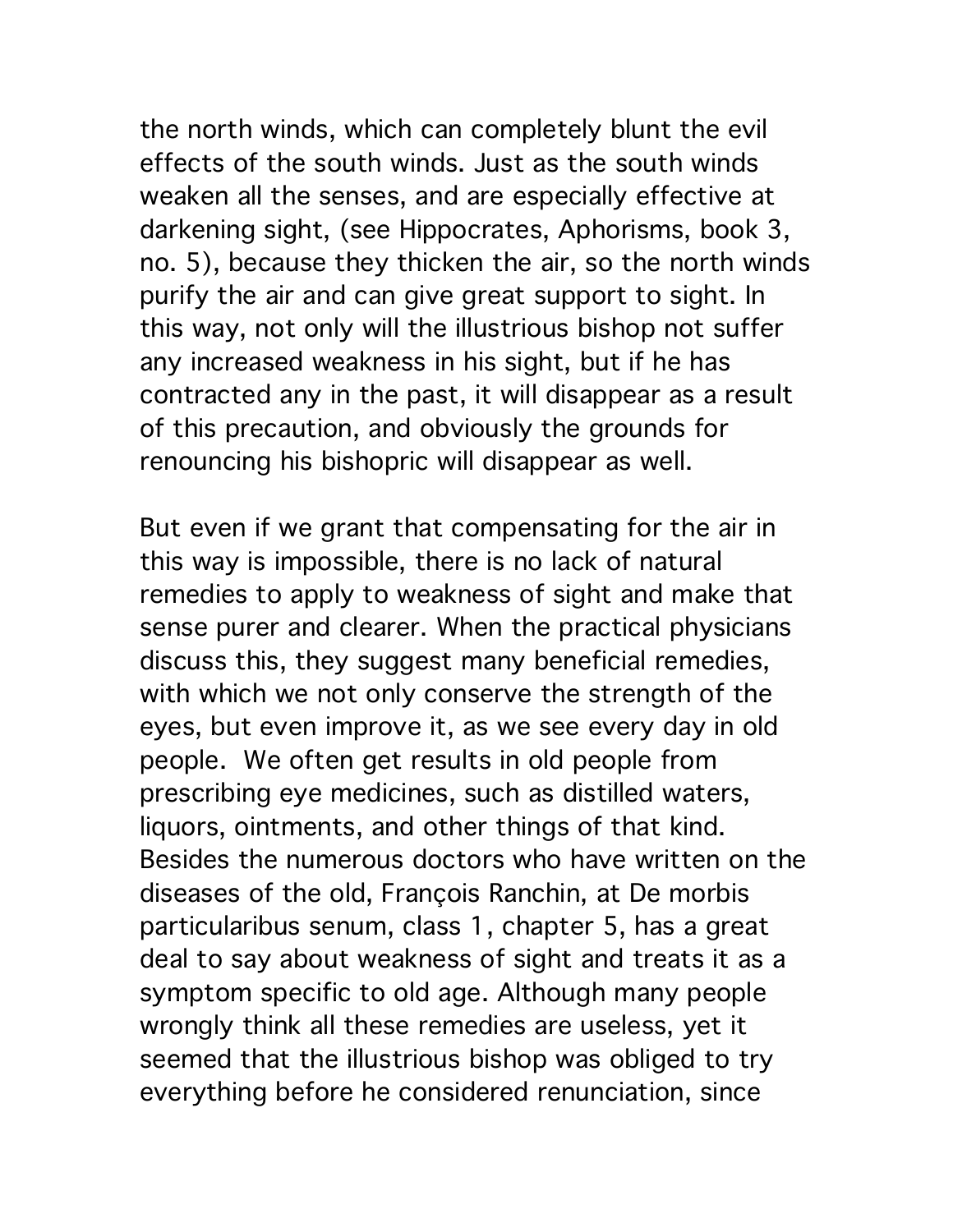renunciation of a bishopric is a grave matter, which should not be granted easily. See [Flaminio] Parisio, De renunciatione [i.e. resignatione] beneficiorium, question 3, number 5, book 5. Since the illustrious lord has not taken steps to remove or overcome the weakness of his sight, we cannot be certain whether it is remediable or not, and so he does not have a justifiable cause to renounce his bishopric. For if there are remedies that could remove this weakness, the legitimate cause of renunciation ends: because a bishop cannot renounce his bishopric on the grounds of every illness, only on the grounds of one which makes him permanently incapable of fulfilling his pastoral duties. Parisio, ibid., number 18; it must also have no hope of cure or restoration of health. A bishop is not rendered incapable by a curable disease, except temporarily, and so the cause which should legitimate his renunciation is no longer valid.

It does not contradict this that inclemency of climate alone is a just cause for renouncing a bishopric, as Parisio says, loc. cit., no. 144, where he states this is the general opinion of the learned. As Parisio states there, this holds true when the said inclemency of the climate is a threat to life, and contrary to the very nature of the bishop; but it is does not apply when it can induce diseases which are not life threatening, and do not hinder a man's performance of his duties. For example, if it causes a heaviness or pain in the head which are not constant, or a catarrh which is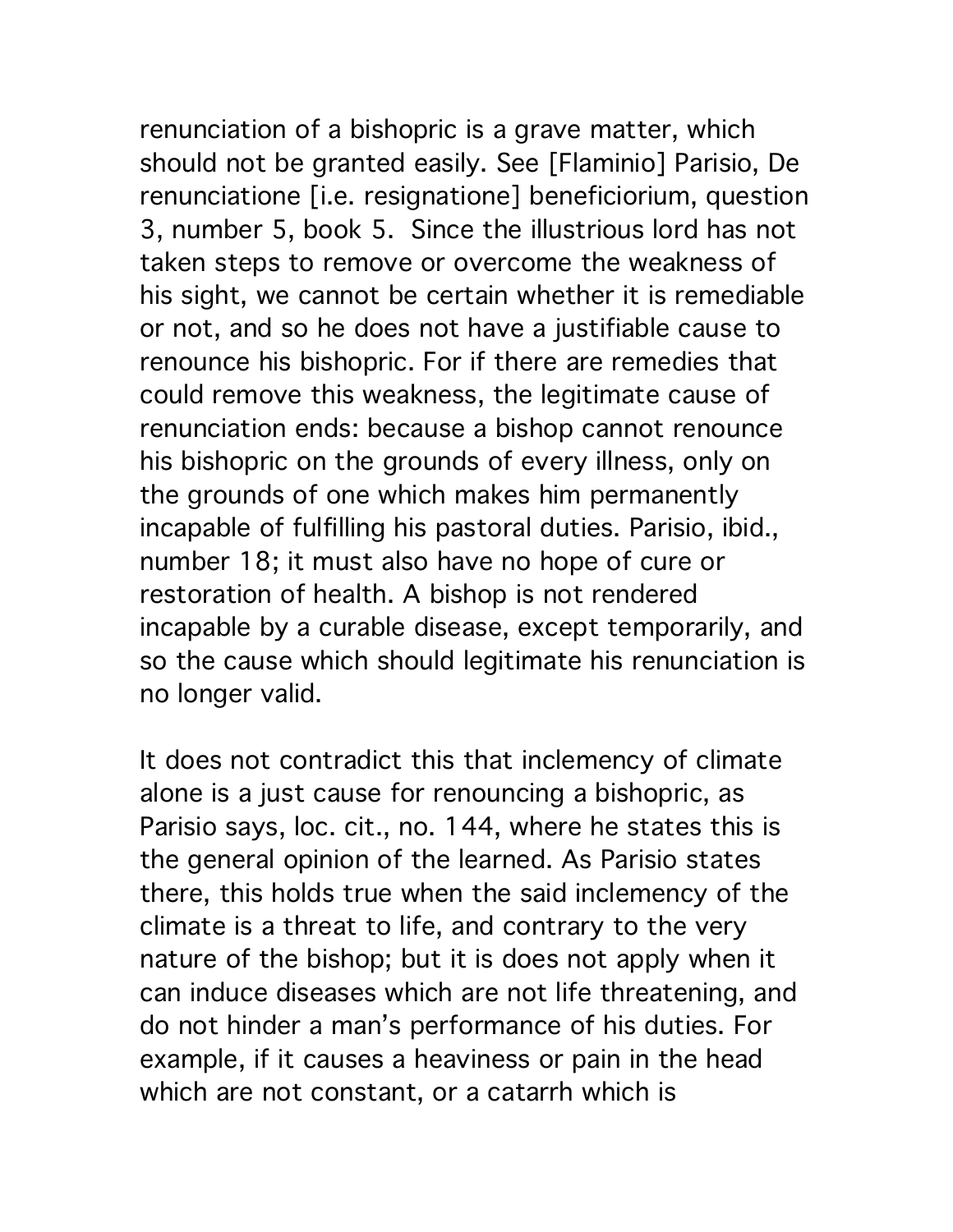unpleasant but not dangerous, or, as in our case, it makes the sight weaker and less acute, or even causes hardness of hearing; none of these diseases or symptoms endanger life or make a man unable to perform the duties of a bishopric, and in these cases a bishop cannot be justified at all in renouncing his office solely and simply on account of the inclemency of the climate.

But to uncover the truth of the matter we must consider several attendant conditions, both concerning the most illustrious bishop and concerning the city of Chiusi itself. First, the most illustrious lord has had poor sight from his birth, so we must argue that he was born with considerable weakness in this sense. Second, he is already in his declining years, as he is sixty years old. Third, he is not in entirely good health, because he sometimes suffers from indigestion without any extrinsic cause. Fourth, his head is very poorly tempered, and excessively damp, so that the material from its distillations is constantly supplied to the internal parts. In addition, the city of Chiusi has a remarkably inclement climate; not only is it constantly exposed to south winds, but it is washed by the river Chiana, so that it has the highest degree possible of excessive humidity.

Since these things are so, we must decide that it is absolutely true that the most illustrious lord has the clearest possible case for renouncing his bishopric,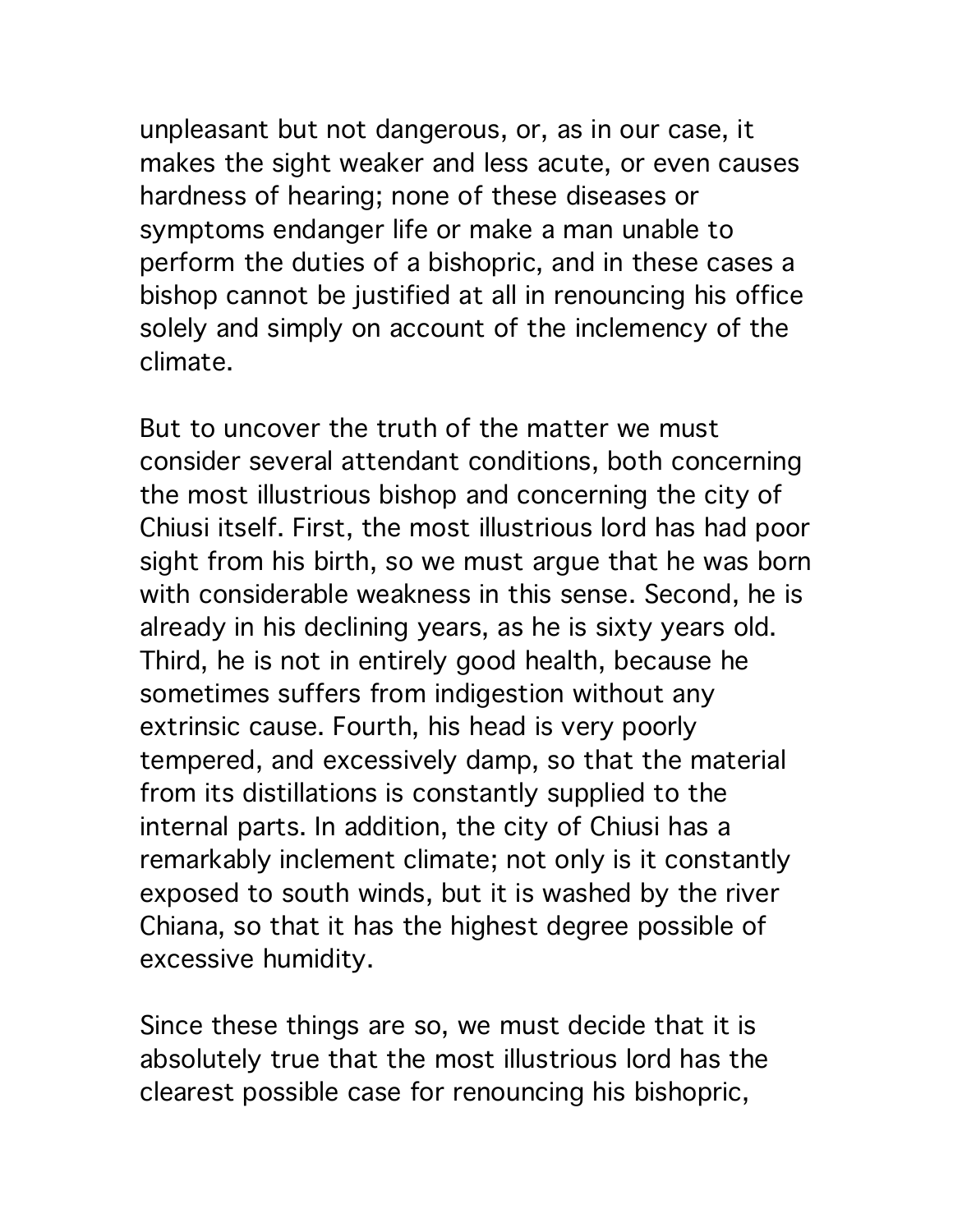because of the imminent danger of blindness. Any one of the aforesaid conditions provides a very pressing case, and the combination of them all will make it all the more pressing. This probable and immediate danger gives the most illustrious lord bishop secure grounds for lawfully renouncing his bishopric; for the danger of contracting an illness has the same effect as actually suffering an illness, and both this danger and the presence of an illness must rightly excuse a man from residence in a place. If a blind man is unable to fulfill the duties of a bishopric and must renounce the bishopric because his blindness has evidently made him ineligible (see [the decision of the] Rota [i.e. the Roman apostolic Court] in Valentina coadjutoriae January 1637, coram Coccino, number 14), a probable danger of going blind has the same effect: so, since there is evidence for this danger, the most illustrious lord bishop can lawfully renounce his bishopric.

Again, the evidence for this danger is sufficiently proved above. First, because of the natural weakness of the sense of sight, which means it is very quickly damaged by any external cause that can harm it; for it naturally happens that any part of the body which is weak by nature receives the superfluities before other parts of the body, because they usually flow to the weak part before any other: Galen, book 13, De methodo medendi, chapter 5, and numerous other passages. But there is no more obvious cause of damage to the sense of sight than air that is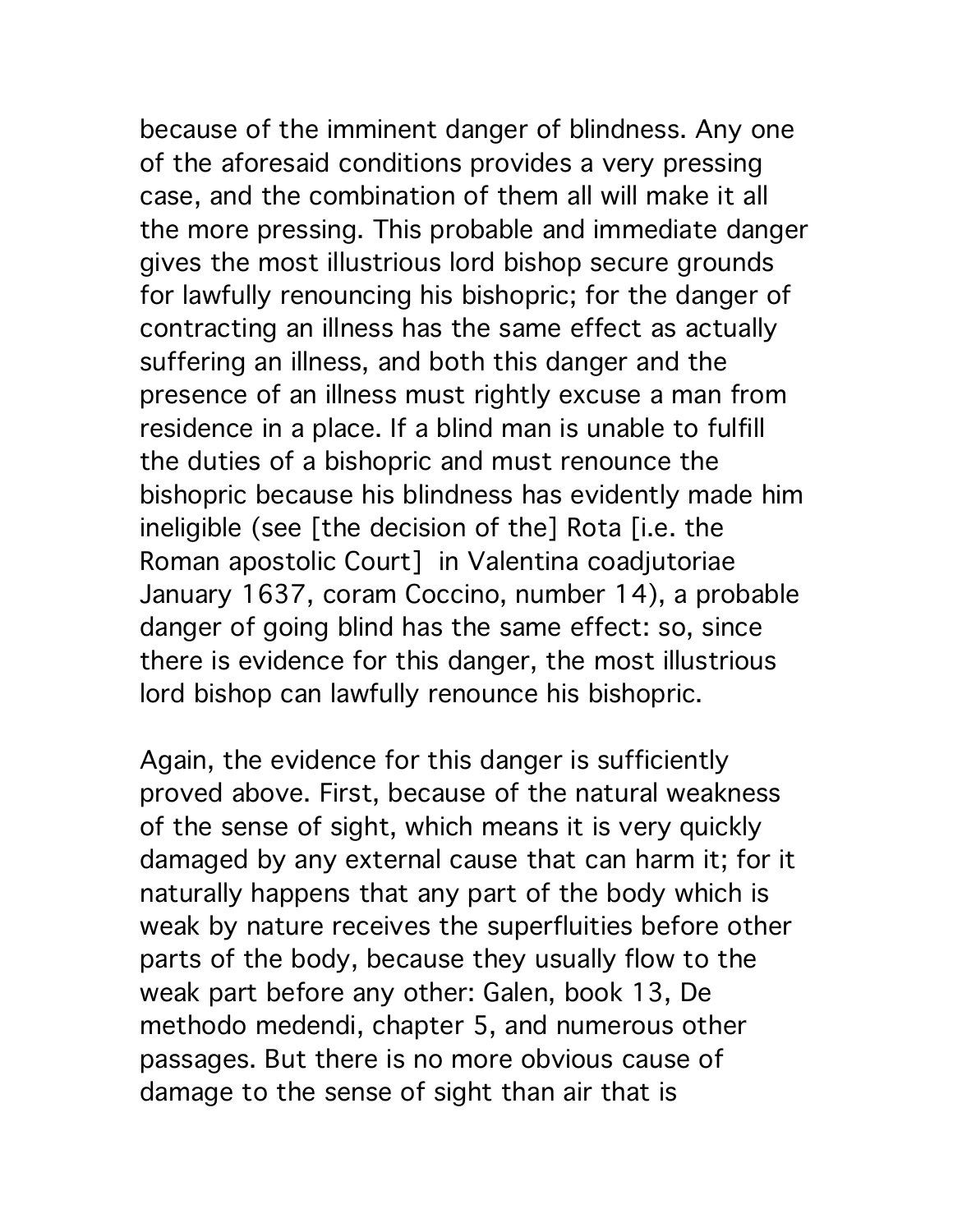excessively heavy or damp, for this sense needs a great deal of pure clear spirit to function well: (see Galen, book 16, De usu partium, c. 3, and book 7, De placitis Hippocratis & Platonis, chapter 5). Air of this kind darkens, pollutes, and obscures the sense of sight, and makes the eyes incapable of seeing, even if they are healthy in other ways. What if they are weak by nature? Since in this situation the eyes are filled with small quantities of impure and rather polluted spirits, any manifest and constantly acting cause, such as the air, not only pollutes the spirits and throws them into greater disorder, but completely extinguishes them, so that the person necessarily becomes completely blind.

An additional cause is the most illustrious bishop's advanced age, since he is sixty years old. Sight is damaged more than any other sense by old age, mainly because the spirits become thicker and less clear as time goes on. As we have said, the sense of sight requires extremely fine, pure and transparent spirits; but the excessive excrementitious humidity, which is abundant in old people's heads, makes the instrument of vision, that is, the eye, and especially the cornea, excessively damp, and so the sense of sight is not only weakened by the overpowering humidity of the eye, but is almost always affected by a darkening, cloudiness or smokiness, and eventually disappears altogether: Galen, book 1, De symptomatum causis, chapter 2. So when the harmfulness of the climate contributes to perturbing and thickening the spirits, a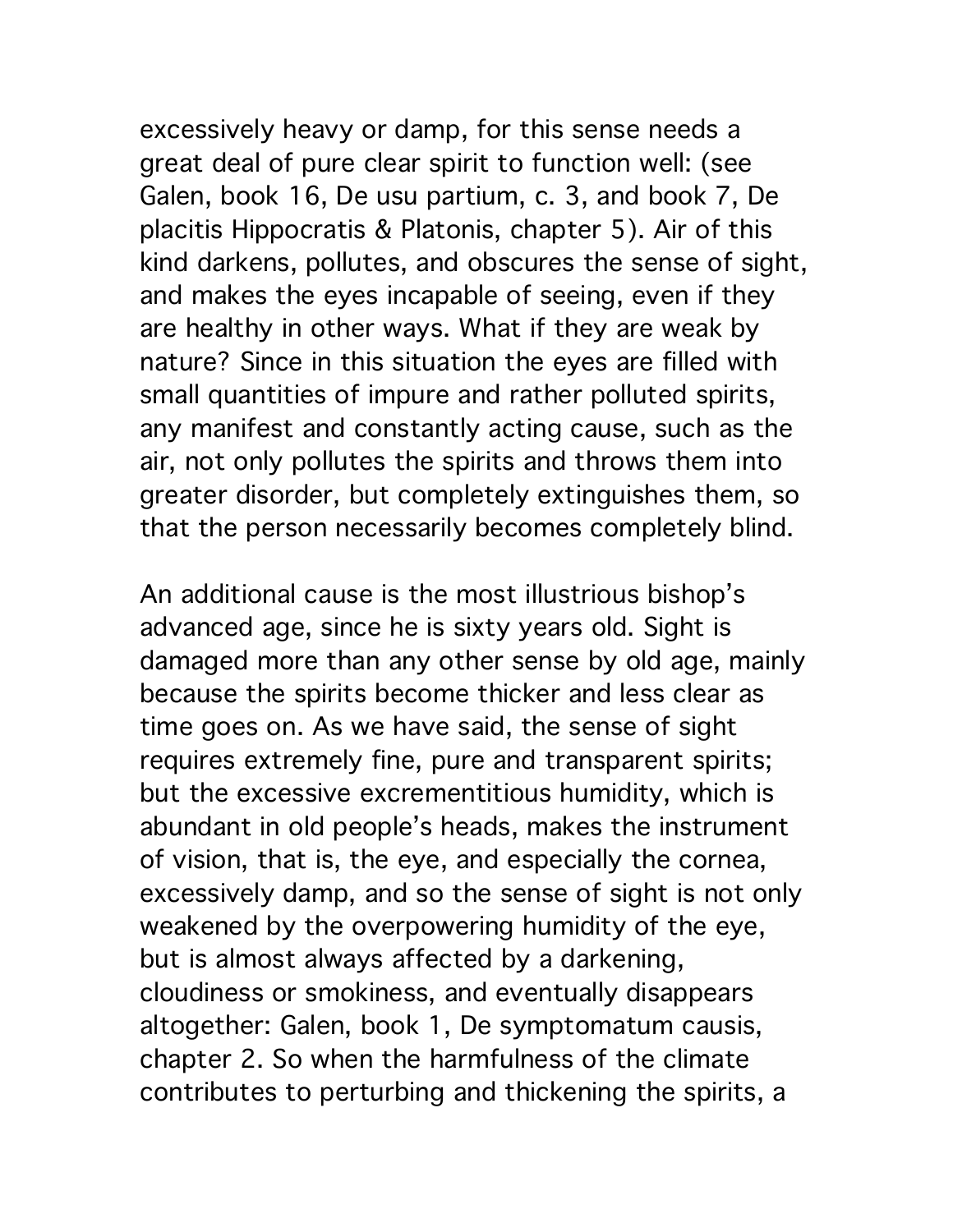complete loss of vision is all the more certain, and total blindness is to be expected.

Moreover, a climate dominated by south winds, like that of the city of Chiusi, is remarkably damaging to people with damp heads, such as old people in general, and the most illustrious lord bishop has an extremely damp head; see Galen, [De] arte medica, chapter 19. Because of this, the south winds themselves darken sight: Hippocrates, book 3, aphorism 5, and Galen, commenting on the first book [of Hippocrates], De morbis vulgaribus, com. 1, text 18. Therefore, since blunted sight is common among old people, for the reasons stated above, and see Galen, comm. 3 aphorism 31, and since air which is dark, turbid, thick and dominated by south winds weakens the sense of sight, as is clear from the above, and the practical physicians bear witness: (see [Girolamo] Mercuriale, de morbis oculorum, chapter 1), it is certain that residing in a climate of this kind would cause the most illustrious lord so much harm within a few months that he would completely lose his sight. So, with the excellent justification of avoiding this immediate danger, the most illustrious gentleman has every right to protect himself by renouncing his bishopric.

The most illustrious lord bishop's health provides no less vulnerability to this danger, since he is extremely subject to stomach complaints, because of indigestion resulting from diminished heat. As a result, it is easy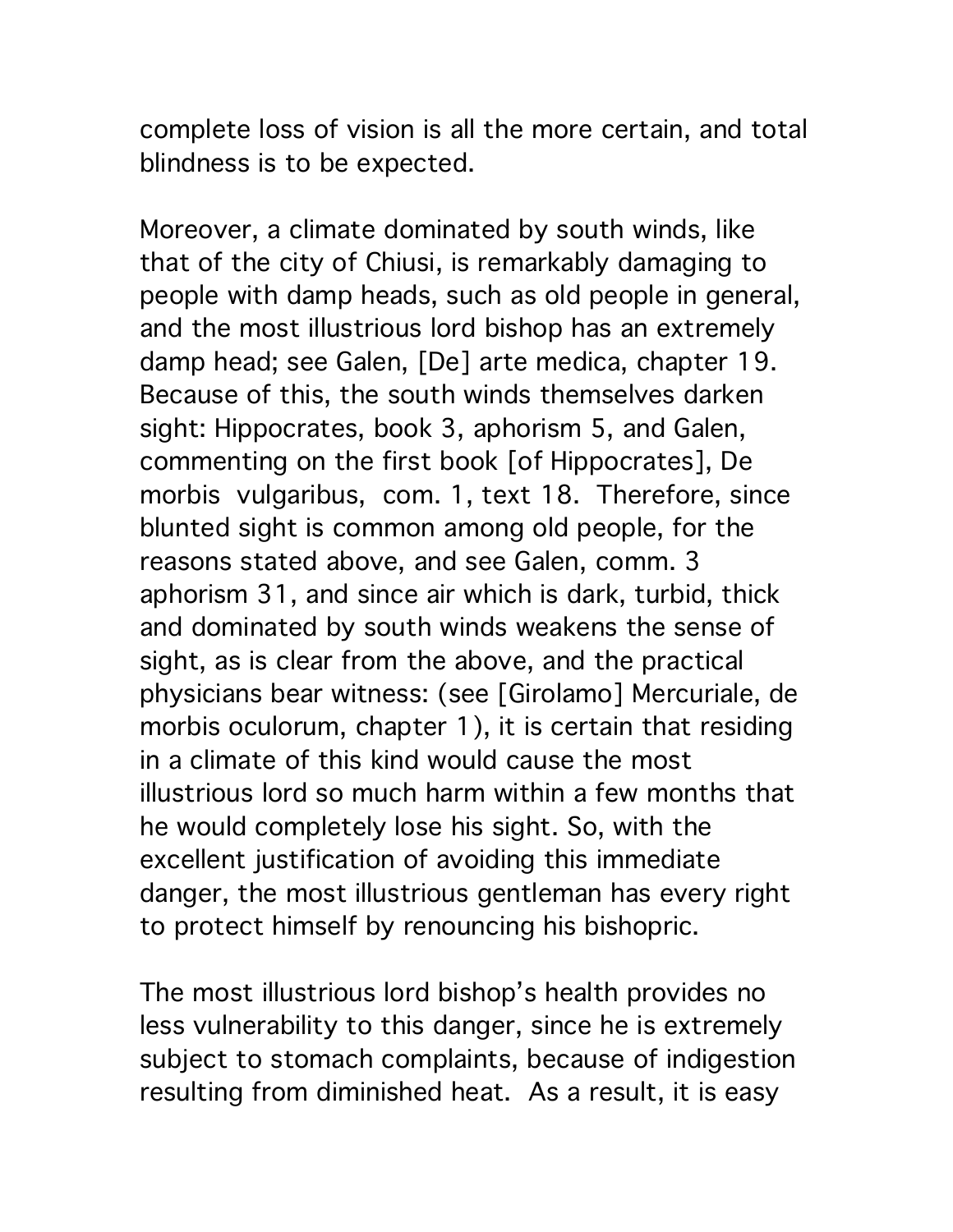to see that dense vapors and excrementitious matter must constantly be supplied to the head; since it is common knowledge that a darkening and weakness of vision can sometimes result from the stomach alone. See Giovanni Battista da Monte, Cons.[i.e Consilia or Consultationes], 45, and Pieter van Foreest, book 11, observatio 32. It is no wonder, since every day much greater evils are communicated from the stomach to the head. The climate of the city of Chiusi, and the illustrious lord bishop's health both attack his sight in equal measure; principally, the weakness of his stomach increases the power of the climate and constantly adds force to it, so that it is obvious that the danger of losing his sight is clearly imminent, unless he protects himself by departing.

Finally, the cold and damp imbalance of the head, which the most illustrious lord happens to have by nature, and which old age has increased to a remarkable extent, is of a kind which tends constantly to send superfluous matter and thick and turbid humors to the eyes, so it is extraordinary how, with this weakness, the most illustrious gentleman was able to avoid complete blindness from his previous sojourn in such an unwholesome climate. Who can deny that a man of this physical make-up, with very weak eyes from birth, advanced in years, and constantly afflicted with indigestion, can only have been saved by a miracle from complete blindness, since he has already spent so much time in Chiusi? Even if some cause has preserved